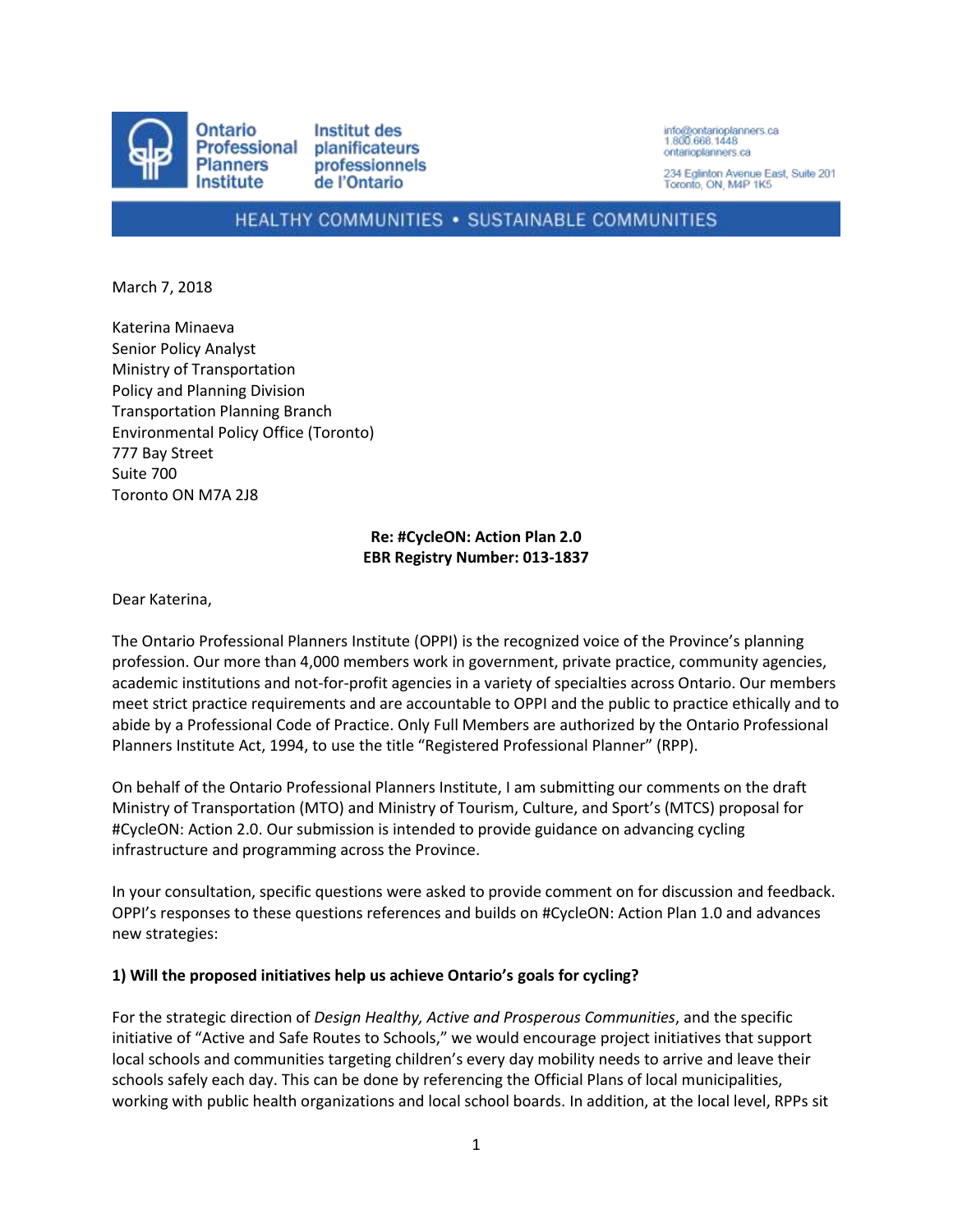on active transportation and school committees, and provide input on ensuring safe school areas. The Province would be wise to develop initiatives that take this local context and experience into account.

For the strategic direction of *Improving Cycling Infrastructure*, and the specific initiative of "Invest in new cycling infrastructure for commuting, active living and recreational purposes under the Climate Change Action Plan (CCAP) 2017-2021," we would encourage the Province to continue in this direction and invest in this infrastructure. Cycling infrastructure investments have provided a positive opportunity for smaller communities in Ontario to participate in active transportation and make it part of their daily lives.

Under the specific initiative of "Invest in new parking for cycling," we recommend, in addition to the Provincial investment in bicycle parking, there needs to be a program to incentivize municipalities to provide short- and long-term facilities, as well as provide for the installation and maintenance of this infrastructure. In order to encourage more people to take up cycling and active transportation alternatives, the Province needs to assist municipalities in this effort.

## **2) What challenges should we expect to encounter as we pursue the propose initiatives?**

Under the strategic direction of *Design Healthy, Active and Prosperous Communities*, and the specific initiative of "Work with municipalities to ensure that active transportation policies are included in their official plans," it is important within the policy language to differentiate the definition of cycling from active transportation, which includes non-motorized travel, including walking, cycling, roller-blading and movements with mobility devices. Cyclists and pedestrians typically have different design and operating needs for infrastructure (i.e. Ontario Traffic Manual Book 18). Infrastructure for planning for cyclists is lacking, particularly in smaller and rural communities, without sustained funding and support.

For the specific initiative of "Collaborate on guidelines and tools for cycling infrastructure near and around schools," local municipalities and school boards, in addition to the school population (students, parents and teachers), need sustained support for cycling to school. The roads leading to school zones prioritize the automobile, specifically student drop-offs and parking that promotes driving, counter to easy access for active modes of transportation (including students using school buses). We encourage MTO to assist, not by crafting another guideline for local municipalities and school boards, but through actions such as providing funding to address specific local issues and supporting local municipalities in making school zones safer.

Under the specific initiative of "Develop and implement active transportation policies in the Northern Ontario Multimodal Transportation Strategy (NOMTS)," the realities of travel and life in Northern Ontario are much different than in Southern Ontario, given the climate and physical conditions when applying active transportation initiatives. This is an area the Province can consult with local RPPs and that can provide local context and strategic direction.

For the specific initiatives of "Include cycling infrastructure in Provincial highway construction projects using the Province-wide cycling network as a foundation" and "Develop a program to support municipal implementation of the Province-wide cycling network," we recommend MTO allow for, and fund, the planning and design of active transportation infrastructure on Ministry infrastructure in partnership with municipalities, including 400-series highway interchanges, to increase cyclist safety and accessibility. Implementing a Province-wide cycling network is a worthy goal to achieve, but MTO must be a partner